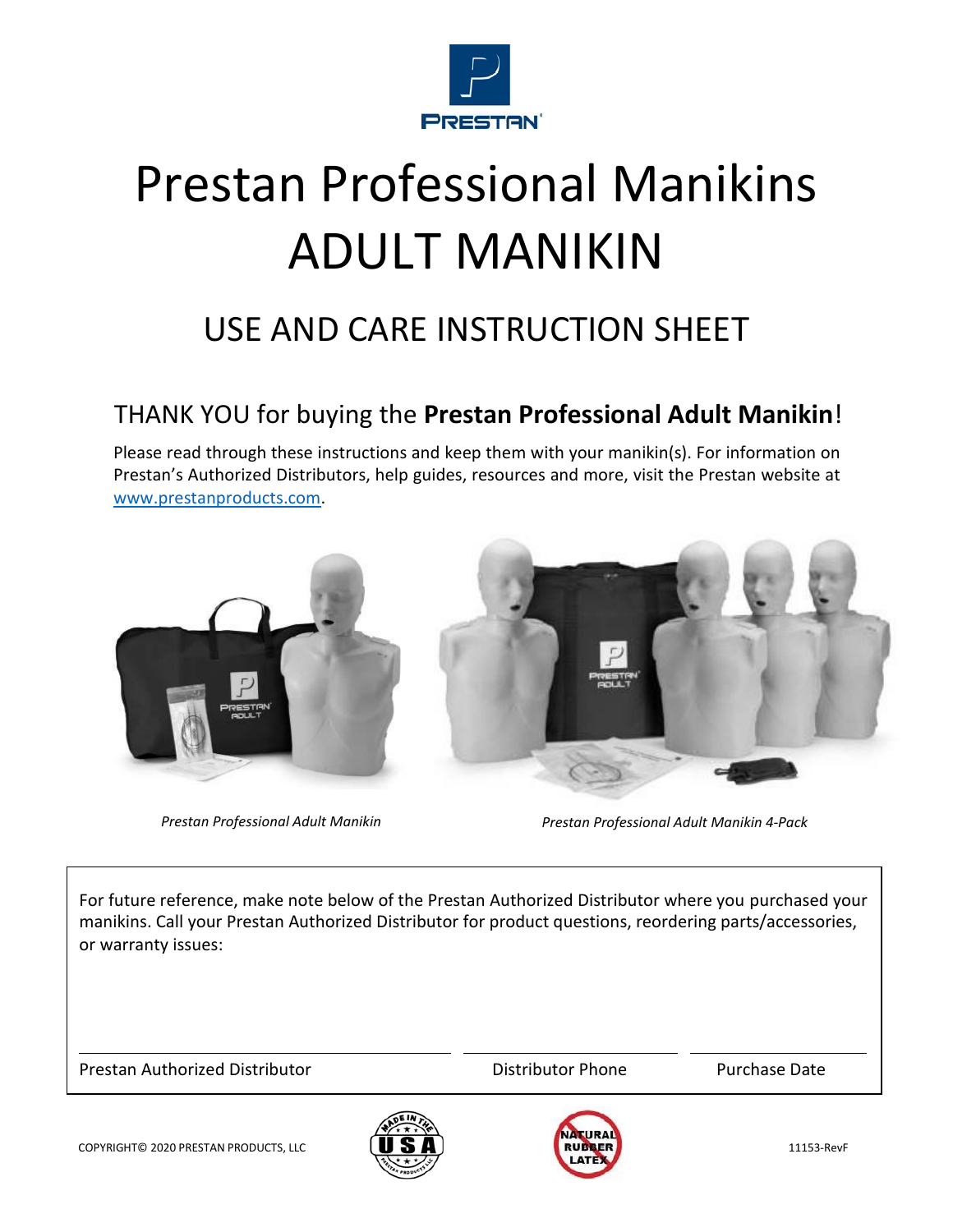

# MODELS COVERED BY THIS INSTRUCTION SHEET

| <b>PRODUCT#</b><br>(MODEL)                          | <b>MANIKIN</b><br><b>PACK</b> | <b>MANIKIN</b><br>QTY/SIZE         | <b>INCLUDED</b><br><b>CPR RATE</b><br><b>MONITOR(S) *</b> | <b>INCLUDED</b><br><b>CARRY CASE</b> | <b>INCLUDED</b><br><b>FACE-SHIELD/</b><br><b>LUNG-BAGS</b> |
|-----------------------------------------------------|-------------------------------|------------------------------------|-----------------------------------------------------------|--------------------------------------|------------------------------------------------------------|
| <b>PP-AM-100M</b><br>PP-AM-100M-MS<br>PP-AM-100M-DS | <b>SINGLE</b>                 | 1 ADULT                            | <b>YES</b>                                                | SINGLE CASE                          | 10-PACK                                                    |
| PP-AM-100<br>PP-AM-100-MS<br>PP-AM-100-DS           | <b>SINGLE</b>                 | 1 ADULT                            | NO.                                                       | SINGLE CASE                          | 10-PACK                                                    |
| <b>PP-AM-400M</b><br>PP-AM-400M-MS<br>PP-AM-400M-DS | 4-PACK                        | 4 ADULTS                           | <b>YES</b><br>1 PER MANIKIN                               | 4-PACK CASE w/strap                  | 50-PACK                                                    |
| PP-AM-400<br>PP-AM-400-MS<br><b>PP-AM-400-DS</b>    | 4-PACK                        | 4 ADULTS                           | <b>NO</b>                                                 | 4-PACK CASE w/strap                  | 50-PACK                                                    |
| <b>PP-FM-300M</b><br>PP-FM-300M-MS<br>PP-FM-300M-DS | COLLECTION **                 | 1 ADULT,<br>1 CHILD,<br>1 INFANT   | <b>YES</b><br>1 PER MANIKIN                               | COLLECTION CASE w/strap              | 10-PACK PER<br><b>MANIKIN</b>                              |
| <b>PP-FM-500M</b><br>PP-FM-500M-MS<br>PP-FM-500M-DS | <b>FAMILY PACK **</b>         | 2 ADULTS,<br>1 CHILD,<br>2 INFANTS | <b>YES</b><br>1 PER MANIKIN                               | FAMILY PACK CASE w/strap             | 10-PACK PER<br><b>MANIKIN</b>                              |

#### **REGARDING THE ABOVE CHART AND THE CONTENTS OF YOUR ORDER:**

\* The **CPR Rate Monitor** (*Rate Monitor, CPR Monitor, Monitor)* is a patented feedback feature for **Prestan Professional Manikins** that consists of an LED light bank that responds to compressions (see the section on the CPR Rate Monitor). The CPR Rate Monitor (*requires two (2) 'AA' batteries; not included*) is pre‐installed in the left shoulder of the adult manikin. If you purchased the Prestan Professional Manikin without the CPR Rate Monitor and later decide you would like one, it may be ordered separately from your Prestan Authorized Distributor and easily installed. Installation instructions may be found in the Resources section of [www.prestanproducts.com.](http://www.prestanproducts.com/)

\*\* **The Prestan Collection** and **Prestan Family Pack** also include **Prestan Professional Infant and Child Manikins**. These have separate Instruction Sheets that are included with the manikins or can be accessed at [www.prestanproducts.com.](http://www.prestanproducts.com/)

**Available Skin Tones:** Any of the above models may be available in one of three Skin Tones:

- A model number without a suffix signifies our original Light Skin Tone
- A model number with a "**‐MS**" at the end (i.e. PP‐AM‐100M‐MS) signifies a Medium Skin Tone
- A model number with a "**‐DS**" at the end (i.e. PP‐AM‐400‐DS) this signifies Dark Skin tone

**Black Felt Dots** are included on a strip for optional use with Adult Manikins. These may be adhered to the underside of the manikin torso to help prevent sliding on slippery floor surfaces.

If anything is missing, please contact the Prestan Authorized Distributor where you made your purchase.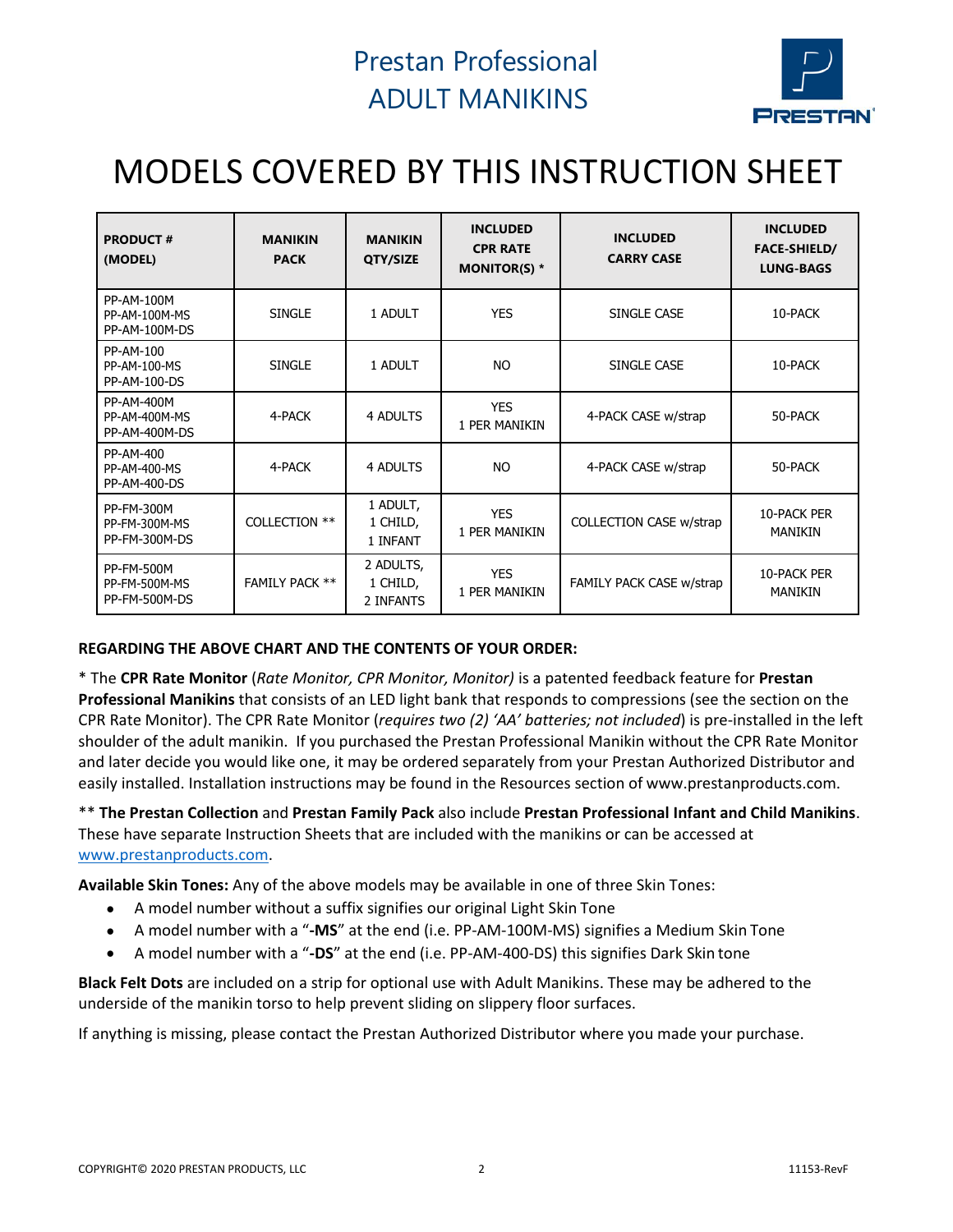

# CLEANING

- The face and the body skin of the Prestan® Professional Manikin is made out of the same material and can be cleaned in the same manner.
- If the material becomes dirty, clean with a mixture of soap and water. If the area is extremely dirty, common household cleaners such as Formula 409<sup>°</sup>, Windex<sup>°</sup> or Vim<sup>®</sup> may be used. Non-bleach wipes such as Clorox<sup>°</sup>or Lysol® disinfecting wipes are convenient and work well. It is recommended that the use of these cleaners be done cautiously with minimum amount of abrasion to insure the life of the skin.
- A melamine foam eraser such as Mr. Clean® Magic Eraser® or Scotch‐Brite™ Easy Erasing Pad may be used cautiously for stains.
- Cleaners containing wax, oil, or citrus (d‐Limonene) are not recommended.
- Any cleaner not listed/recommended above may be tested in a non‐visible area of the manikin. Open the manikin's torso chest and test the cleaner on the underside. Monitor for 24 hours. Should there be an undesirable reaction, the cleaner should not be used on the manikin.
- The face skin may also be sanitized with alcohol wipes or soaked in a solution of 1/4 cup bleach mixed with one gallon of water for 10 minutes. Between student uses, the instructor (or student) may clean the faces off with an alcohol wipe as an extra measure of safety.
- Don't forget to wipe the upper chest foam and skin in the same way in order to sanitize the inside of the manikin as well.
- Replacement skins for the face and torso may be purchased from your Prestan Authorized Distributor.

# STORAGE

- Store the Prestan Professional Manikin(s) in the nylon carry bag(s).
- The manikin head should be removed for protection of the facial features, specifically the nose.
- For added protection, store the manikin inside the carry bag, and place the carry bag inside the original shipping box.
- Do not stack the manikins unless they are inside the original shipping box or other protective container.
- The nylon carry bag for the Prestan Professional Manikin(s) is not meant to store or transport belongings (i.e. books) in addition to the manikin(s) ‐ please use the carry bag only for the intended manikin(s) to prevent damage to the bag.
- Store the manikin(s) in a cool, dry area, at temperatures between 50°-70° F and 50% relative humidity.
- For storage longer than 1 month, it is recommended that the batteries be removed from the CPR Rate Monitor (if the manikin has this feature).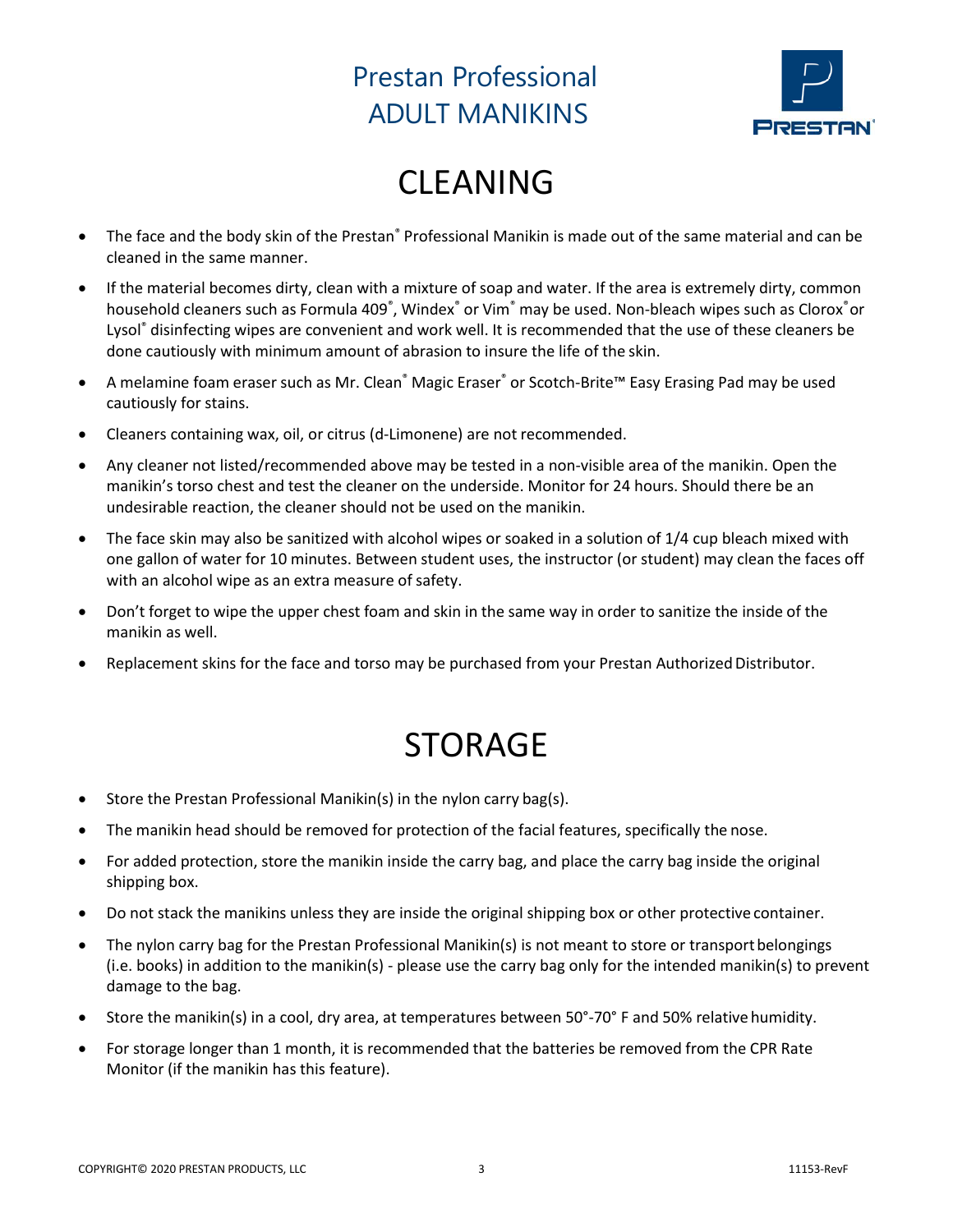

# CPR FEATURES

#### **FACE‐SHIELD/LUNG‐BAG FOR THE VISIBLE CHEST RISE**

- The Face‐Shield/Lung‐Bag (PP‐ALB‐10, PP‐ALB‐50) combines the Face Shield and the Lung Bag into a single, t-shaped airway for the manikin. Air goes in through the Face-Shield opening to inflate the Lung-Bag, which provides the visible chest rise in response to administered CPR breaths.
- Face‐Shield/Lung‐Bags are sized specifically to fit each Prestan Professional Manikin (Adult/Child/Infant) and are not interchangeable among the different manikin sizes.
- The Face-Shield portion covers the mouth of the manikin. It stays in place by hooking the ends onto buttons located at each side of the head under the ears.
- The Lung-Bag portion is placed on the manikin chest (under the torso skin) and fills with air from administered CPR breaths. This provides a visual chest rise for the student.
- Face-Shield/Lung-Bags are a consumable item and should be changed depending on how they are used:
	- If breaths are being administered by mouth, either directly or via rescue mask adaptor, the Face-Shield/Lung‐Bag should be changed between classes due to accumulation of bacteria‐causing moisture inside the neck and bag. This change is advised for both sanitary and performance purposes.
	- $\circ$  If breaths are being administered by a manual resuscitator (BVM/Ambu bag), there is no needto change the Face‐Shield/Lung‐Bag.
- When a manikin is being shared by more than one student, it is recommended that each studentbe provided with their own sanitary and disposable mouth protector:
	- $\circ$  If direct mouth contact is being used to give CPR breaths, students should be supplied with their own Face Shield (PP‐AFS‐50) (sold separately and disposable). The fitted Face Shield can be placed over the already‐installed Face‐Shield/Lung‐Bag on the mouth of the manikin when it is that student's turn to give breaths. Generic, non-fitted face shields may also be used, but may slide around on the mouth and possibly cover the mouth opening if not held in place.
	- $\circ$  If rescue masks are being used to give CPR breaths, students should be supplied with their own Rescue Mask Adaptor (10076‐PPA, 10076‐PPA‐50) (sold separately and disposable). The adaptors can be inserted into any standard mask when it is that student's turn to give breaths.

#### **CPR CLICKER**

- The Clicker is the round disk in the center of the manikin's back.
- The Clicker works with compressions to provide an audible "click" when compression depth reaches 2" (the compression is able to continue to a 2.4" depth).
- The Clicker sends a signal to the CPR Rate Monitor (if the manikin has this feature) to allow it to provide feedback on compression speed (see CPR Rate Monitor – Guide)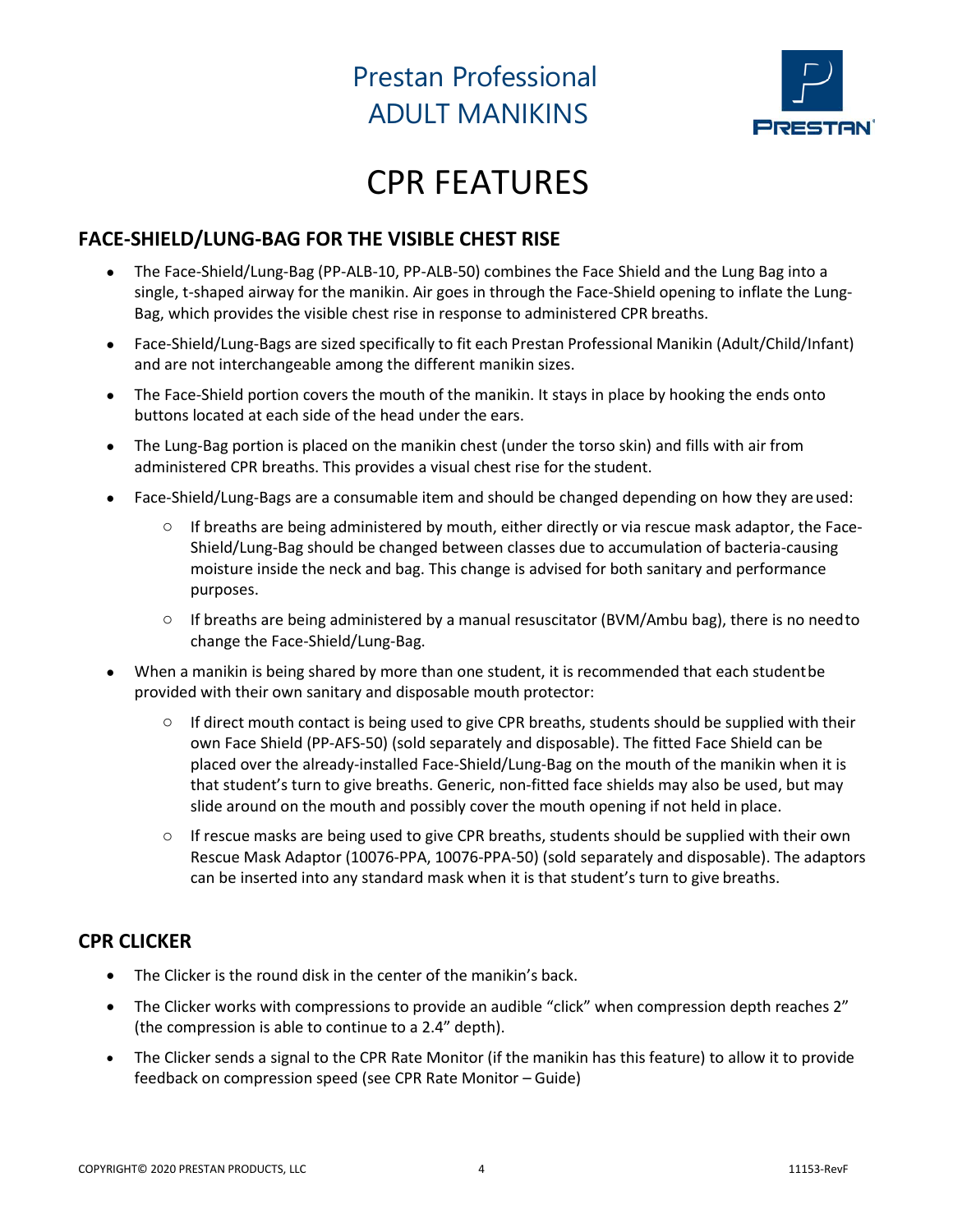

# CPR RATE MONITOR ‐ GUIDE

The CPR Rate Monitor (*requires two (2) 'AA' batteries; not included*) is a patented feedback feature that comes pre‐installed in the shoulder area of the Prestan Professional Adult Manikin. If you have purchased a Prestan Professional Adult Manikin without the CPR Rate Monitor and later decide you want this feature – it may be purchased and installed separately by contacting your Prestan Authorized Distributor.

The Prestan Professional Training Manikin CPR Rate Monitor has a unique way of monitoring both the depth of compressions and the rate of compressions:

At the first compression all four of the lights in the upper left shoulder will come on, indicating that the lights are working. (Figure 1)

If the lights do not light, make sure that the depth of compression is deep enough (you will hear a clicking sound). The lights will not work if the student is not compressing the manikin correctly.

Once a student begins chest compressions, the yellow light and the green lights will go out and, from zero to less than 60 compressions per minute, the red light will be on. (Figure 2)

As the student increases the rate of compressions and reaches 60 compressions per minute, a yellow light will come on until the student reaches 80 compressions per minute. (Figure 3)

As the student increases the rate of compressions and reaches 80 compressions per minute, the first green light will come on until the student reaches 100 compressions per minute. (Figure 4)

When the student reaches 100 compressions per minute, a second green light comes on, indicating that the recommended rate has been reached. (Figure 5)

If the student slows down, one of the green lights will go out indicating that the student needs to increase the rate of compressions.

Should compressions exceed 120 per minute, a yellow light will flash rapidly indicating the recommended cap has been reached. (Figure 6)

Always try to maintain the recommended speed between 100 and 120 compressions per minute as indicated by the 2 green lights.

If the student's depth of compression is not correct, at any time, all the lights will go off and the red light will blink.

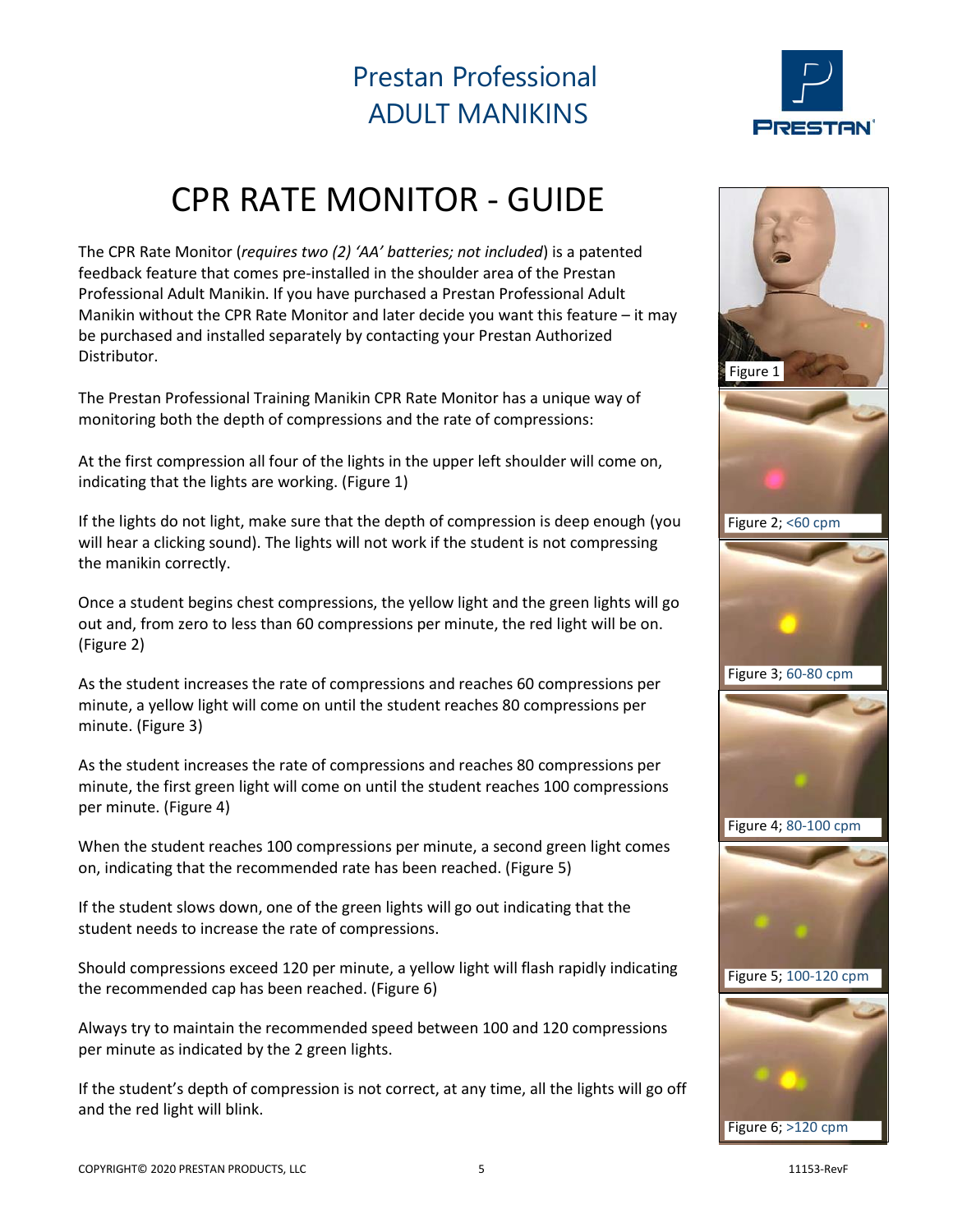

# FACE‐SHIELD/LUNG‐BAG INSTALLATION

- 1. Unlatch the torso of the Prestan Professional Manikin by popping the 'tabs' located at the top of the shoulders (Figure 1). Carefully lift the torso frame open by the neck. **Note: Do not pull on tabs (past popping the latch). Doing so may break the tabs or stretch out the frame over time, impairing the latching function.**
- 2. Attach the head to the torso by placing the neck of the head onto the two spindles on the neck portion of the torso (Figure2).



Figure 1 Figure 2

- 3. Fold the Lung‐Bag portion of the Face‐Shield/Lung‐Bag (Figures 3a‐3d):
	- The Face‐Shield/Lung‐Bag has four 'dotted lines' printed on one side of the bag (along with anoval)
	- Using the four dotted lines, fold the Face-Shield/Lung-Bag into fourths, following the diagram below



- 4. Tilt back the head of the manikin (Figure 4).
- 5. Insert the folded Lung‐Bag into the mouth of the manikin (Figure 5).
- 6. Push the Lung‐Bag into the mouth until the bag exits through the neck of the manikin (Figure 6).
- 7. Grasp the Lung‐Bag and finish pulling it through the neck of the manikin (Figure 7).
- 8. Attach the Face‐Shield tabs to the 'buttons'located on the side of the manikin head (Figure 8).
- 9. Lightly pull down on the Lung‐Bag to help open the mouth hole on the Face‐Shield.
- 10. Then position the Lung-Bag on top of the compression plate (the hard plastic circular piece found on top of the torso foam core) with the circular imprint on the Lung‐Bag aligning with the compression plate (Figure 9).
- 11. With proper positioning, the neck of the Face-Shield/ Lung‐Bag will have slack. Make sure it is nottwisted.
- 12. Close the torso and secure the latch by pushing on the shoulder tabs until they snap into place.







Figure 4 Figure 5





Figure 6 Figure 7



Figure 8 Figure 9

 $\bigodot$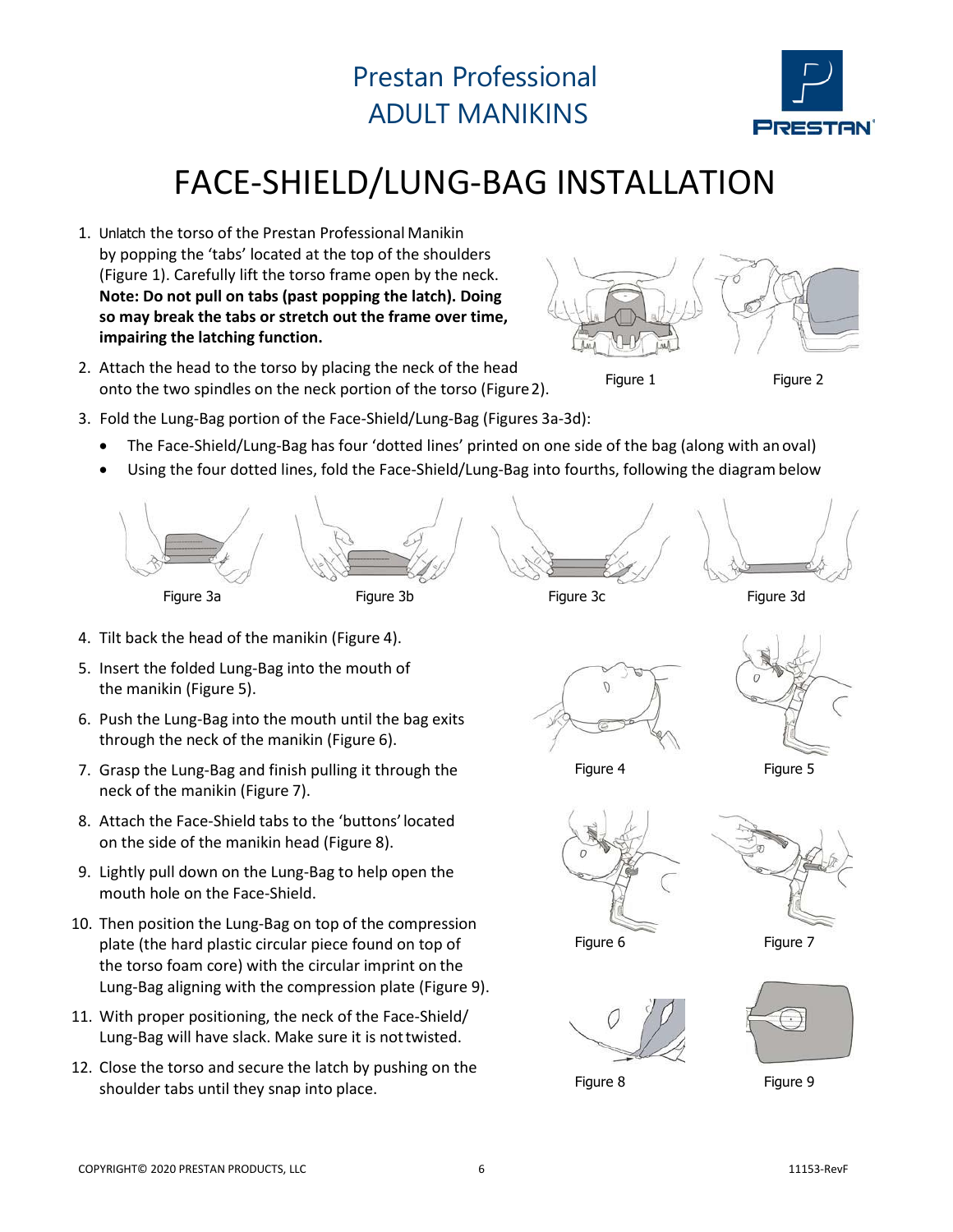

# TROUBLESHOOTING GUIDE

| <b>SYMPTOM</b>                                                                                                                                                                                                                                                                                                                            | <b>POSSIBLE ISSUES OR COMMENTS</b>                                                                                                   | <b>SOLUTIONS</b>                                                                                                                                                                                                                                                           |  |
|-------------------------------------------------------------------------------------------------------------------------------------------------------------------------------------------------------------------------------------------------------------------------------------------------------------------------------------------|--------------------------------------------------------------------------------------------------------------------------------------|----------------------------------------------------------------------------------------------------------------------------------------------------------------------------------------------------------------------------------------------------------------------------|--|
| <b>CPR Rate Monitor</b>                                                                                                                                                                                                                                                                                                                   |                                                                                                                                      |                                                                                                                                                                                                                                                                            |  |
| Cannot find CPR Rate<br>Monitor (Monitor) - no<br>lights in the shoulder area                                                                                                                                                                                                                                                             | You have purchased a Prestan<br>$\bullet$<br>Professional Adult Manikin without the<br><b>CPR Rate Monitor</b>                       | If you were expecting a monitored<br>$\bullet$<br>manikin, check with the distributor<br>where you purchased the manikin to<br>insure you received what you paid for<br>Note: CPR Rate Monitors may be<br>purchased separately from your<br>Prestan Authorized Distributor |  |
| <b>CPR Rate Monitor</b><br>(Monitor) lights are not<br>working properly<br>To help understand how<br>the Monitor works, please<br>note that the Monitor<br>lights are powered by a<br>small current generated by<br>the Clicker<br>Please follow the<br>troubleshooting tips at<br>right in the order they are<br>listed for best results | Chest compressions are not deep<br>$\bullet$<br>enough to signal Monitor                                                             | Compress the chest until the click is<br>$\bullet$<br>audible from the Clicker at 2"-2.4"                                                                                                                                                                                  |  |
|                                                                                                                                                                                                                                                                                                                                           | Batteries are not installed, need<br>$\bullet$<br>replacing or are not inserted correctly in<br>the CPR Rate Monitor                 | Install or replace batteries into Monitor<br>(back of manikin, left shoulder area) -<br>requires 2-AA (1.5V) batteries                                                                                                                                                     |  |
|                                                                                                                                                                                                                                                                                                                                           | The Clicker-Monitor connection is<br>broken                                                                                          | On the manikin's back, remove the long<br>skinny Wire Cover between the Clicker<br>and Monitor - squeeze connectors to<br>disconnect the wires then reconnect to<br>insure Clicker-Monitor communications                                                                  |  |
|                                                                                                                                                                                                                                                                                                                                           | Clicker may be clogged with plastic dust,<br>interrupting the signal to the Monitor                                                  | Remove Clicker and blow out dust -<br>then replace Clicker and reconnect with<br>Monitor                                                                                                                                                                                   |  |
|                                                                                                                                                                                                                                                                                                                                           | Either the Clicker or the Monitor needs<br>to be replaced                                                                            | Exchange Clickers and Monitors with<br>working manikins (if available) to<br>determine whether the Clicker (RPP-<br>ACLICK1) or the Monitor (RPP-<br>AMON-1) needs to be replaced*                                                                                         |  |
| <b>CPR Rate Monitor</b><br>(Monitor) lights are all on                                                                                                                                                                                                                                                                                    | Batteries are running low<br>$\bullet$                                                                                               | Replace batteries                                                                                                                                                                                                                                                          |  |
| <b>CPR Rate Monitor</b><br>(Monitor) red light is<br>blinking                                                                                                                                                                                                                                                                             | This is normal after replacing batteries<br>$\bullet$<br>or manikin is paused - may blink up to<br>16 times to indicate ready status | $\bullet$<br>Commence or resume compressions -<br>blinking will stop and feedback rate<br>signals will begin                                                                                                                                                               |  |

\* Contact your Prestan Authorized Distributor to either purchase the replacement part or receive it at no charge if the manikin is within Prestan's 3‐year warranty period and is a qualifying warranty repair.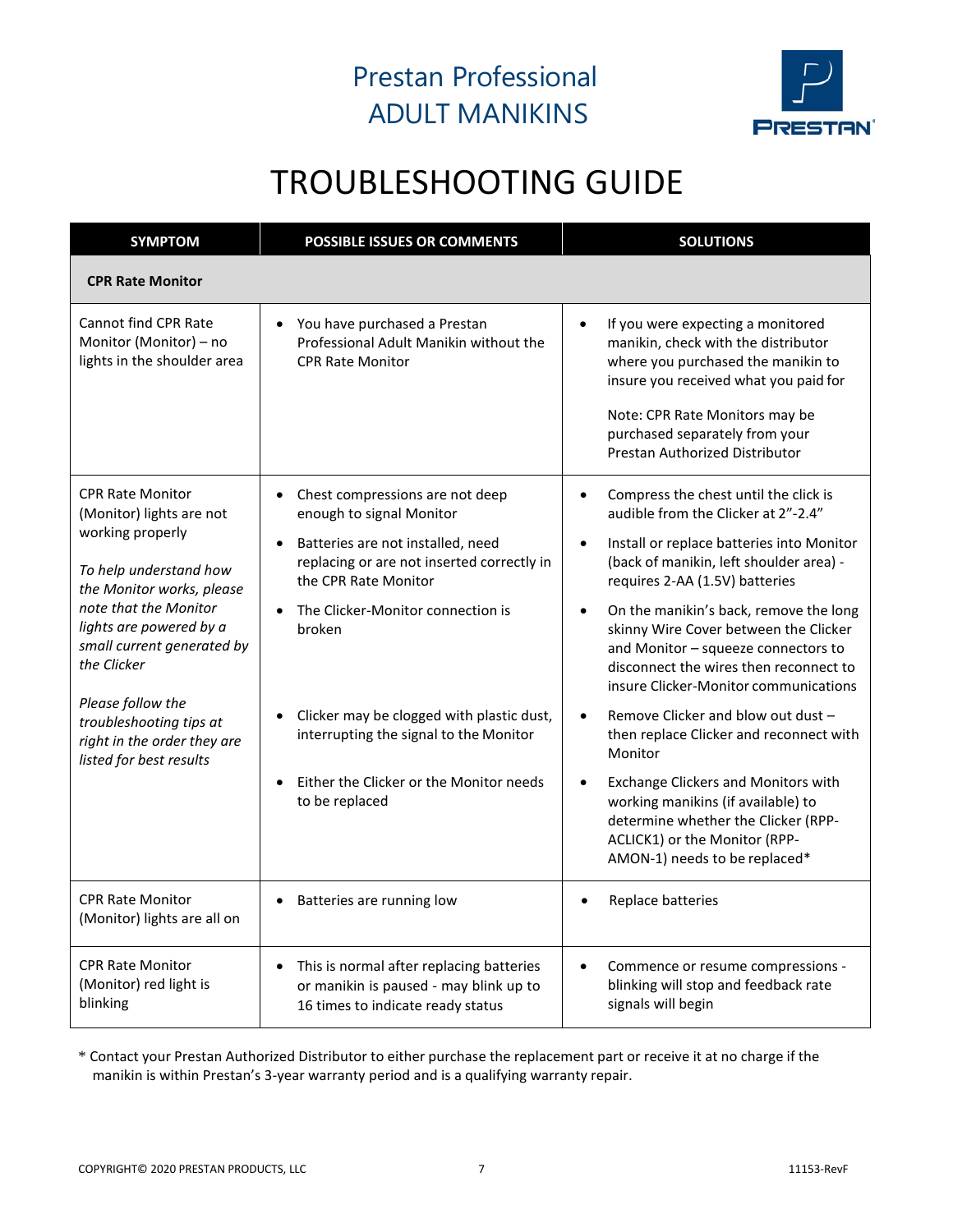

# TROUBLESHOOTING GUIDE

(Continued)

| <b>SYMPTOM</b>                                 | <b>POSSIBLE ISSUES OR COMMENTS</b>                                                                                                    | <b>SOLUTIONS</b>                                                                                                                                                     |  |  |  |
|------------------------------------------------|---------------------------------------------------------------------------------------------------------------------------------------|----------------------------------------------------------------------------------------------------------------------------------------------------------------------|--|--|--|
| <b>Torso and Face-Shield/Lung-Bag</b>          |                                                                                                                                       |                                                                                                                                                                      |  |  |  |
| Cannot hear a click when<br>doing compressions | Hand position and/or compression<br>angle may be incorrect                                                                            | Confirm correct hand placement and<br>compress straight down from directly<br>above the manikin                                                                      |  |  |  |
|                                                | Compressions may not be deep enough<br>to activate the clicker                                                                        | Compress between 2 and 2.4 inches<br>depth                                                                                                                           |  |  |  |
|                                                | Clicker may be broken<br>$\bullet$                                                                                                    | Replace Clicker in back of manikin<br>(RPP-ACLICK-1)*                                                                                                                |  |  |  |
| Chest will not rise when<br>breaths are given  | Head is not tilted back enough to open<br>$\bullet$<br>airway                                                                         | Push on forehead and/or lift at chin to<br>$\bullet$<br>tilt head back enough to open airway                                                                         |  |  |  |
|                                                | Face Shield is not attached                                                                                                           | Attach Face Shield at "buttons" on the<br>side of the manikin's head below ears                                                                                      |  |  |  |
|                                                | Lung Bag may be damaged or torn<br>(Note: there are holes in the Adult Lung<br>Bag necks by design to allow deflation)                | Blow into the Face-Shield/Lung-Bag<br>while it is outside the manikin to make<br>sure it inflates properly - if not, discard<br>and use another Face-Shield/Lung-Bag |  |  |  |
|                                                | Lung Bag is not lying flat or properly<br>$\bullet$<br>positioned over the compression plate<br>and/or neck of bag is twisted         | Revisit instructions for installing a Face-<br>Shield/Lung-Bag earlier in this manual                                                                                |  |  |  |
|                                                | Lung Bag has accumulated moisture in<br>$\bullet$<br>the neck, which may cause the sides to<br>stick together and prevent air passage | A new Face-Shield/Lung-Bag should be<br>installed after each class, or more often<br>if needed due to excessive moisture<br>buildup                                  |  |  |  |
| Manikin torso will not stay<br>closed          | Tabbed latches at shoulders may not be<br>$\bullet$<br>securely closed                                                                | Close tabs at shoulders - a snap will be<br>heard when shoulder tabs are properly<br>latched                                                                         |  |  |  |
| Manikin torso opens when<br>breaths are given  | Chest frame may be stretched from<br>$\bullet$<br>improper opening of torso                                                           | Open torso and attempt to reverse<br>stretched out frame by pushing it in the<br>opposite direction                                                                  |  |  |  |
|                                                | Tabbed latches at shoulders are broken<br>from improper opening of torso                                                              | Torso Frame needs to be replaced<br>(RPP-AFRAME-1)*                                                                                                                  |  |  |  |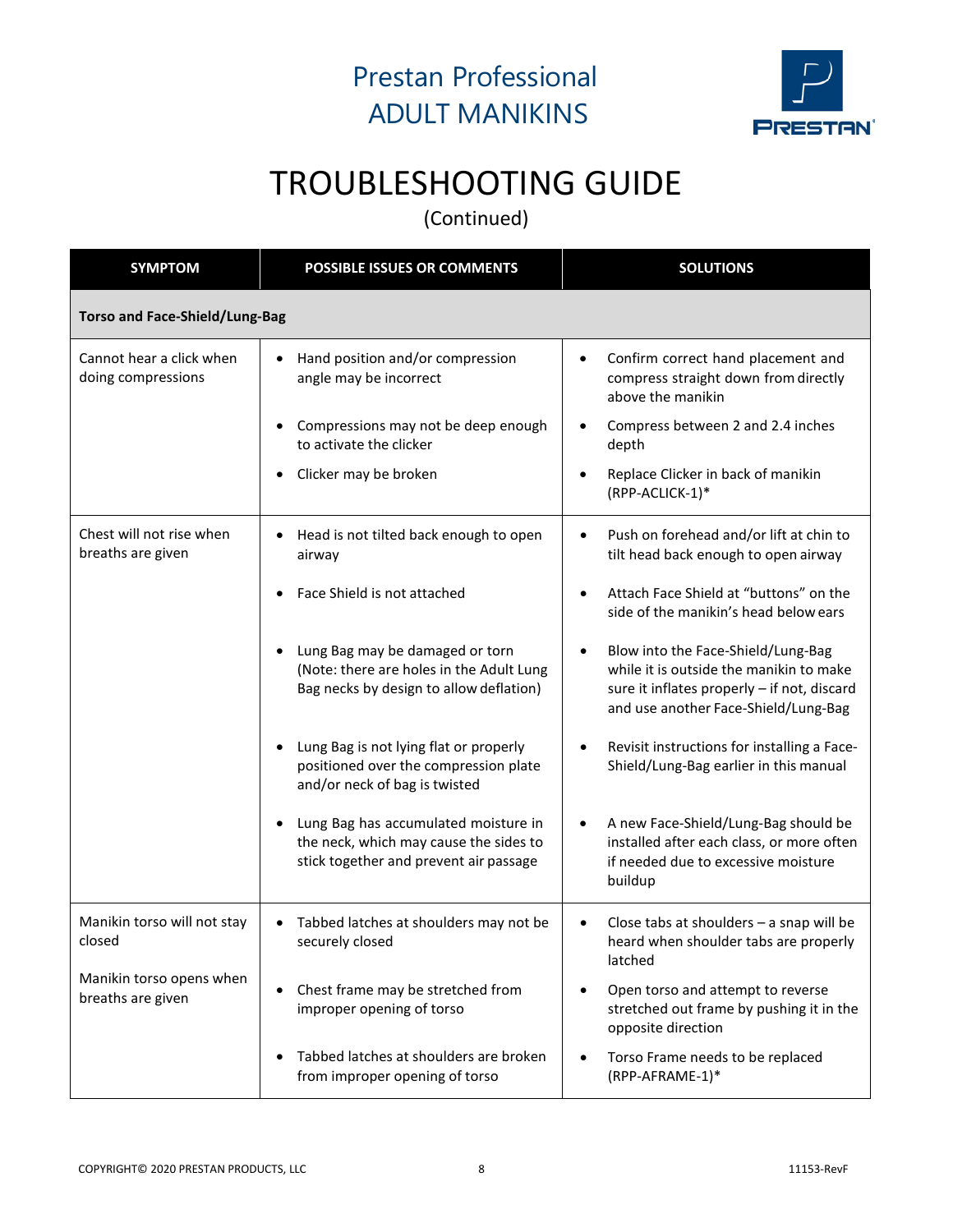

# TROUBLESHOOTING GUIDE

(Continued)

| <b>SYMPTOM</b>        | <b>POSSIBLE ISSUES OR COMMENTS</b>                                                                                                                                                             | <b>SOLUTIONS</b>                                                                                                                |  |
|-----------------------|------------------------------------------------------------------------------------------------------------------------------------------------------------------------------------------------|---------------------------------------------------------------------------------------------------------------------------------|--|
| <b>Torso</b>          |                                                                                                                                                                                                |                                                                                                                                 |  |
| Rattling in chest     | Compression Sleeve may be broken                                                                                                                                                               | Replace sleeve in chest with part RPP-<br>ACOM-1 (compression assembly<br>includes chest plate, spring, sleeve and<br>clicker)* |  |
| Chest Plate is broken | Typically results from a combination of<br>٠<br>incorrect (not centered) hand<br>placement, compression angle not<br>straight down from directly above<br>and/or overzealous compression force | Replace chest plate with RPP-ACOM-1<br>$\bullet$<br>(compression assembly includes chest<br>plate, spring, sleeve and clicker)* |  |

\* Contact your Prestan Authorized Distributor to either purchase the replacement part or receive it at no charge if the manikin is within Prestan's 3‐year warranty period and is a qualifying warranty repair.